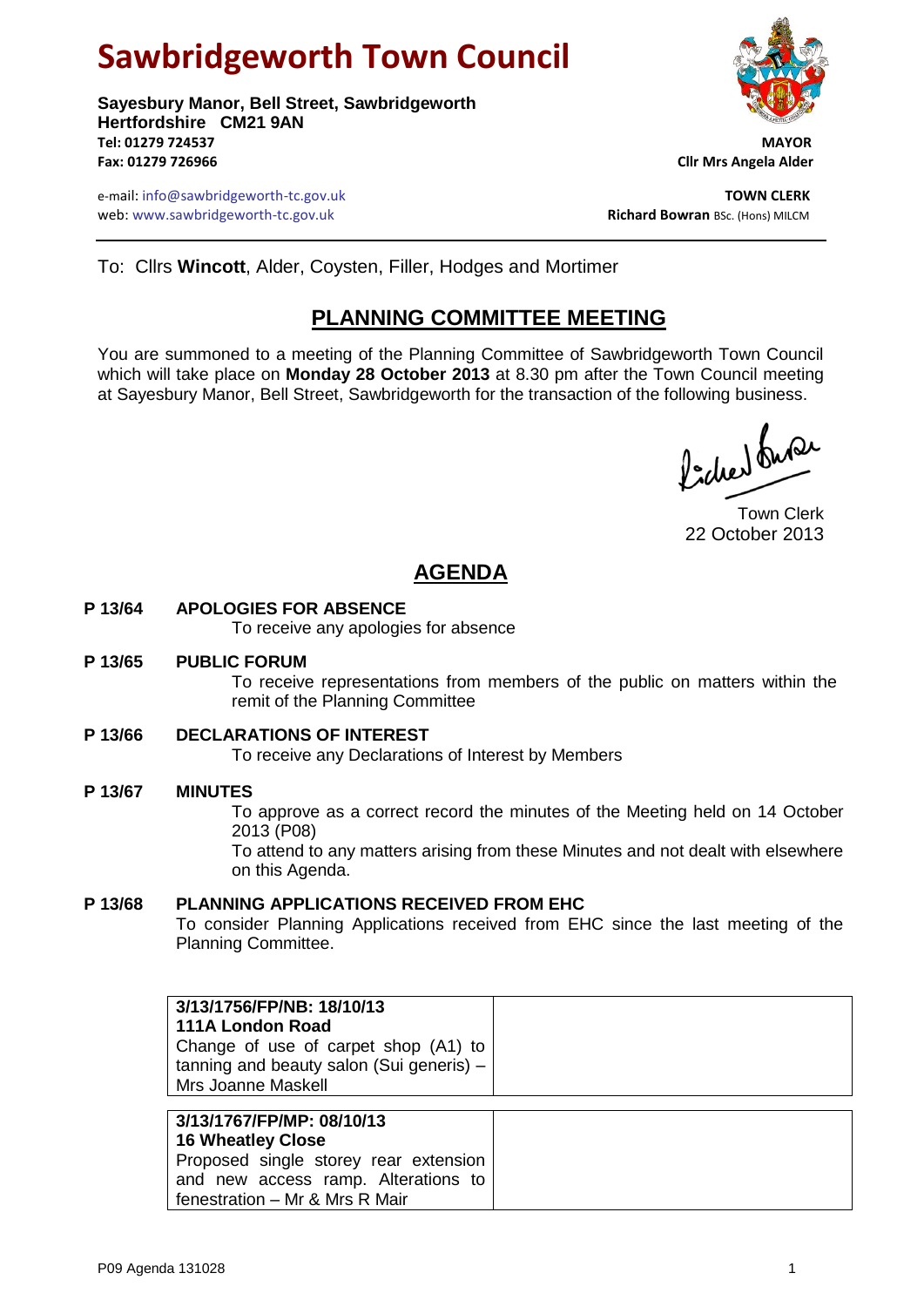| 3/13/1725/FP/FM: 10/10/13<br><b>78 London Road</b><br>Change of use from A1 (retail) to A3<br>(restaurants and cafes) and A5 (hot food<br>takeaways) and the insertion of flue $-$ Mr<br>Hasan Akdogan                                                                                                                                                      |                                  |  |
|-------------------------------------------------------------------------------------------------------------------------------------------------------------------------------------------------------------------------------------------------------------------------------------------------------------------------------------------------------------|----------------------------------|--|
| 3/13/1768/FP/SE: 07/10/13<br><b>30 Vantorts Road</b><br>Single and two storey rear extensions<br>with loft conversion - Mr & Mrs Bramley                                                                                                                                                                                                                    |                                  |  |
| 3/13/1793/FP/NB: 12/10/13<br><b>45 Leat Close</b><br>Raised decking to rear - Retrospective<br>- Mr Keilan Hornett                                                                                                                                                                                                                                          |                                  |  |
| 3/13/1823/FP/KH: 18/10/13<br><b>44 Pishiobury Drive</b><br>Two storey side and first floor rear<br>extensions, 2 no. Juliet balconies and<br>new front canopy - Mr Gary Lunn                                                                                                                                                                                |                                  |  |
| <b>LATE PLANNING APPLICATIONS</b><br>To deal with Planning Applications Notifications from E.H.C. (if any) following the<br>publication of this Agenda and received before 24 October 2013.<br><b>PLANNING DECISIONS MADE BY EHC</b><br>To receive Planning Decisions from EHC<br>(The Town Council's comments are shown in brackets)                       |                                  |  |
| 3/13/1237/FP<br><b>Rowneybury Bungalow, Harlow Road</b><br>Creation of first floor with 4no dormer windows to<br>front elevation and balcony to rear elevation                                                                                                                                                                                              | Withdrawn<br>(No Objection)      |  |
| 3/13/1475/FP<br><b>7 White Post Field</b><br>Construction of a front porch                                                                                                                                                                                                                                                                                  | <b>Granted</b><br>(No Objection) |  |
| 3/13/1478/LB<br><b>Redricks Farm House, Redricks Lane</b><br>External repairs to include replacement footpath,<br>replacement<br>render,<br>repairs<br>to<br>footings,<br>replacement sole plate, replacement of 3no.<br>windows, rebuild chimney stack. Internal repairs to<br>include, renewal of kitchen and bathroom and<br>repair to lathe and plaster | Withdrawn<br>(No Comment)        |  |
| 3/13/1482/FP<br><b>Rivers Hospital, High Wych Road</b><br>2no. single storey prefabricated buildings with<br>glazed roof covered link to existing building                                                                                                                                                                                                  | <b>Granted</b><br>(No Objection) |  |
| 3/13/1483/FP<br><b>Rivers Hospital, High Wych Road</b><br>Creation of 43 no. parking spaces with 3 no.<br>additional light columns                                                                                                                                                                                                                          | <b>Refused</b><br>(No Objection) |  |

**P** 13/69

**P** 13/70